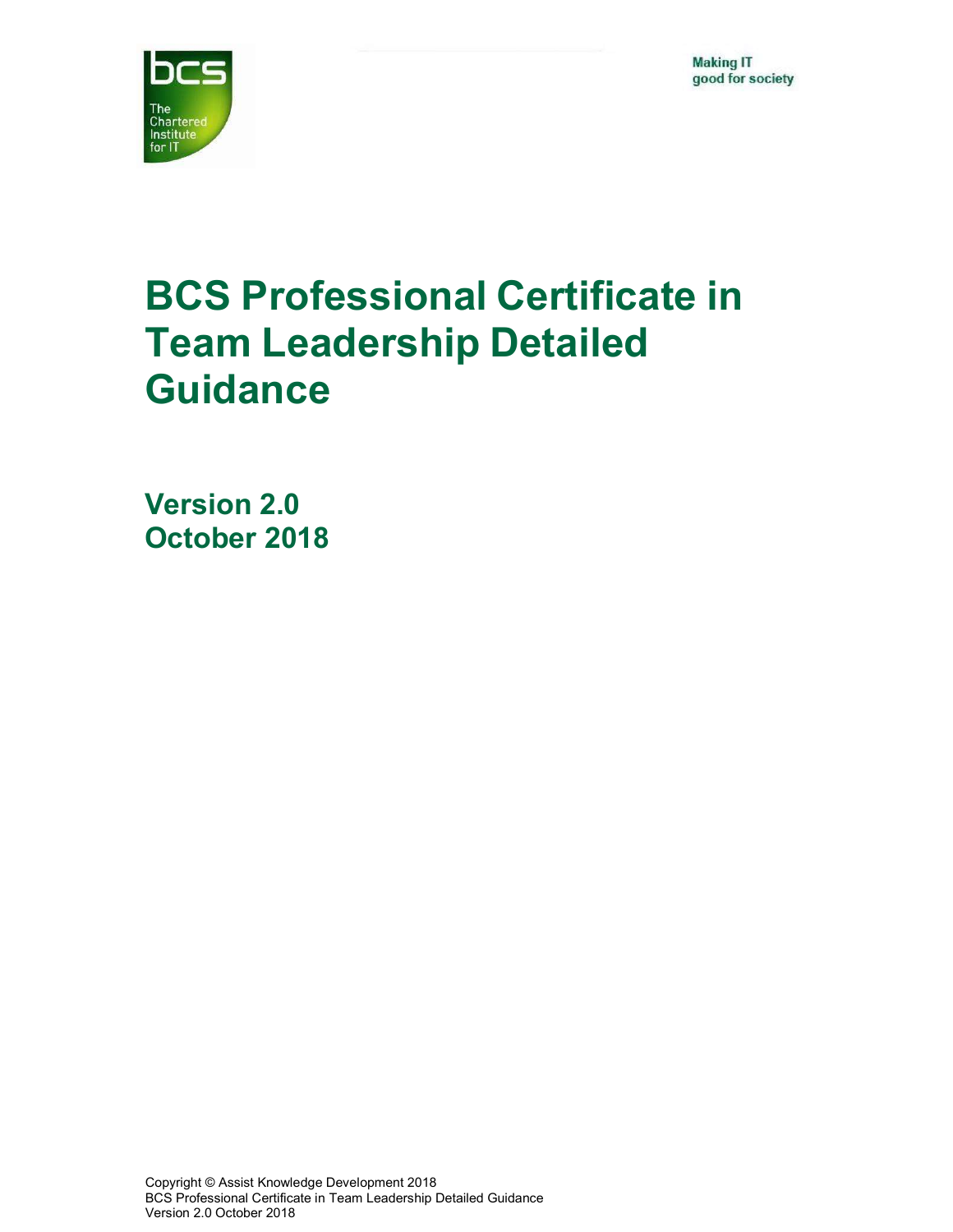### Change History

Any changes made to the syllabus shall be clearly documented with a change history log. This shall include the latest version number, date of the amendment and changes made. The purpose is to identify quickly what changes have been made.

| ∣ Version Number            | <b>Changes Made</b>               |
|-----------------------------|-----------------------------------|
| Version 1.0<br>October 2015 | Detailed Guidance Created         |
| Version 2.0<br>October 2018 | Minor change to Detailed Guidance |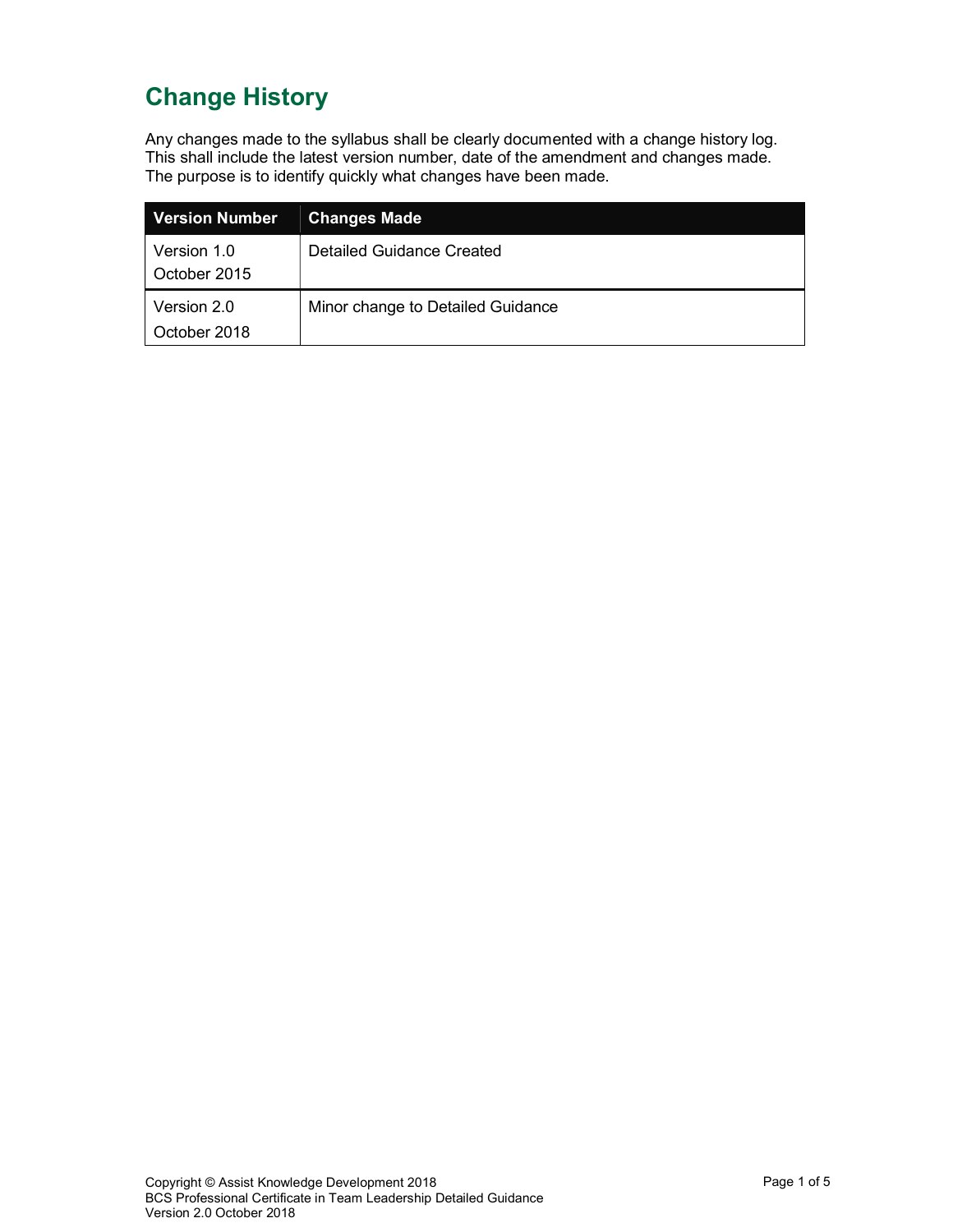## **BCS Professional Certificate in Team Leadership**

#### **Contents**

| 1. |  |  |  |  |
|----|--|--|--|--|
| 2. |  |  |  |  |
| 3. |  |  |  |  |
| 4. |  |  |  |  |
| 5. |  |  |  |  |
| 6. |  |  |  |  |
| 7. |  |  |  |  |
| 8. |  |  |  |  |
|    |  |  |  |  |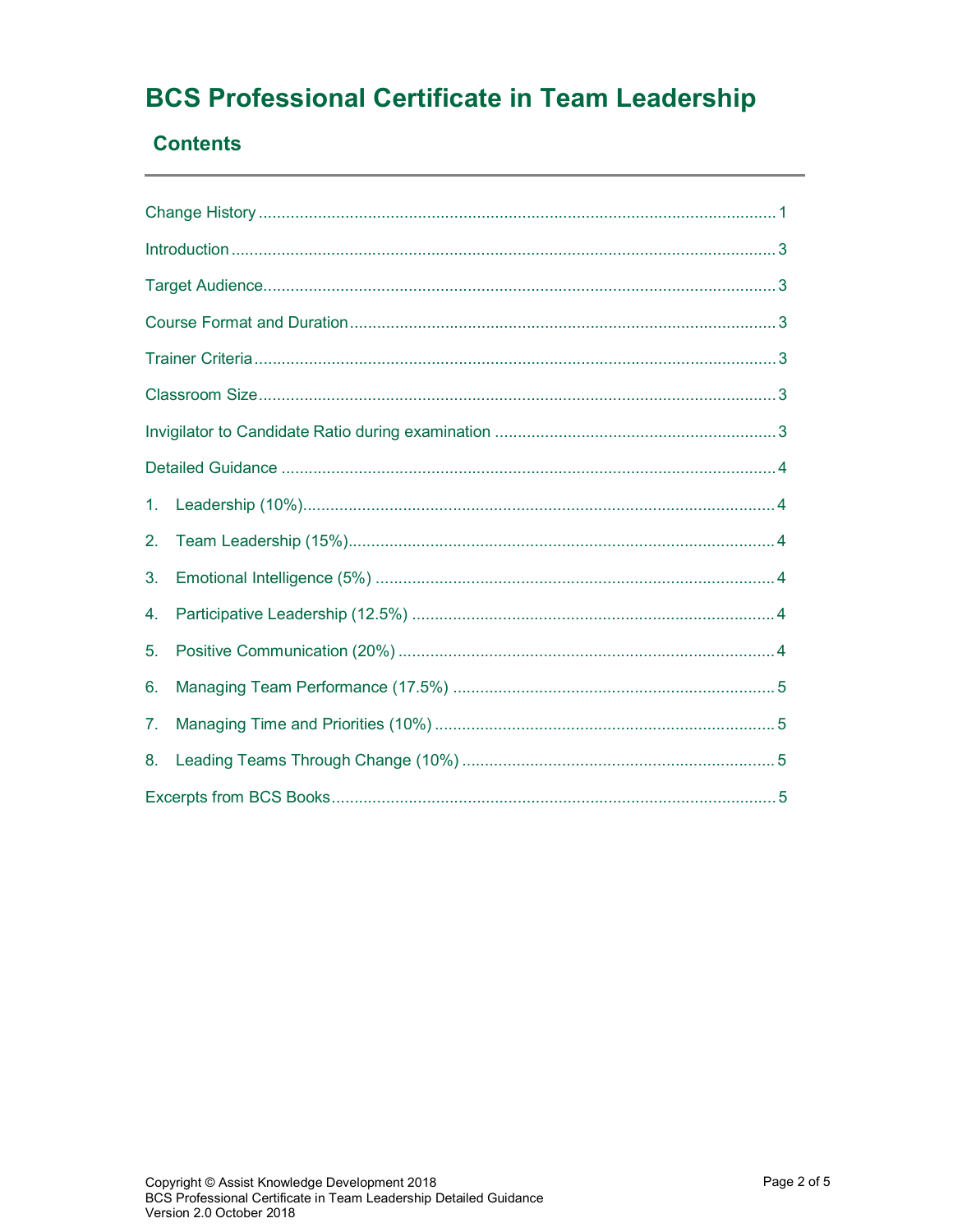### Introduction

- The aim of this document is to provide information to possible Accredited Training Organisations (ATOs) to help them to understand the requirements for gaining accreditation. It covers the basic requirements for the training course and for the trainers who will deliver it
- It references where the information for each syllabus topic may be found in the o Recommended Reading List.
- For full information on accreditation, please refer to the BCS ATO Accreditation **Regulations**

### Target Audience

This documentation is relevant to any training organisation wishing to develop a training course and become accredited for the BCS Professional Certificate in Team Leadership.

### Course Format and Duration

Candidates can study for this certificate in two ways: by attending an accredited training course provided by an Accredited Training Organisation or by self-study. An accredited training course will require a minimum of 12 hours of study run over a minimum of 2 days.

### Trainer Criteria

| Summary $ $ | • Hold the BCS Professional Certificate in Team Leadership                   |
|-------------|------------------------------------------------------------------------------|
| l of        | • Have 10 days training experience or have a train the trainer qualification |
| l Criteria. | • Have a minimum of 3 years practical experience in the subject area         |

### Classroom Size

| - - 1<br>$-$<br>ТC<br>тпег<br>auc |  |
|-----------------------------------|--|

### Invigilator to Candidate Ratio during examination

| <u>Texter</u><br>-- -<br>าer<br>- .<br>'llC |  |
|---------------------------------------------|--|
|                                             |  |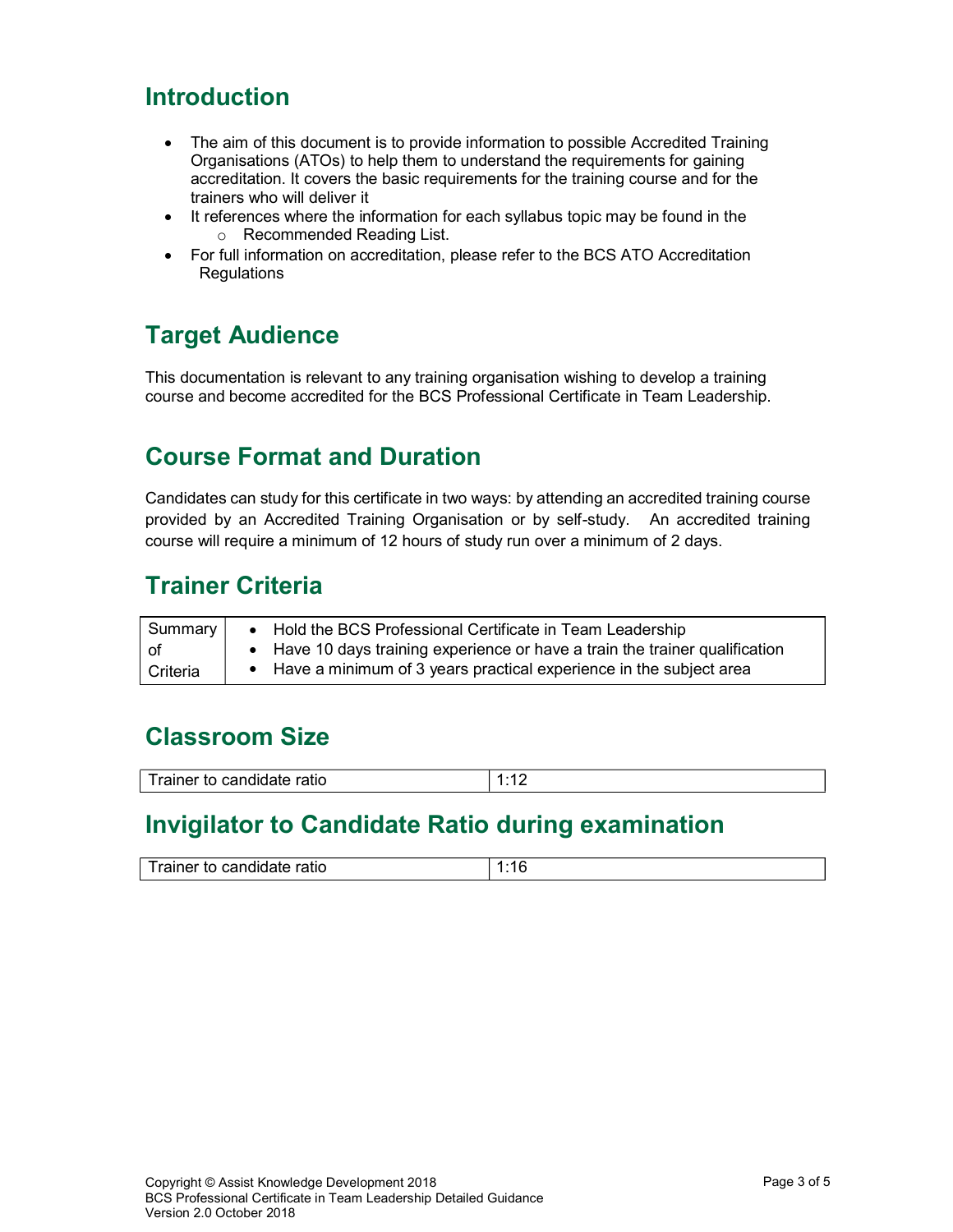### Detailed Guidance

The guidance below shows where more information may be found about a particular Syllabus topic in the Recommended Reading List.

The full Syllabus and Recommended Reading List may be found on the BCS website.

#### 1. Leadership (10%)

- Definition of Leadership
	- o The Human Touch (Thomas et al) Chapter 5
- Leadership Theories
	- o The Human Touch (Thomas et al) Chapter 5

#### 2. Team Leadership (15%)

- Responsibilities of the Team Leader
	- o The Managerial Grid (Blake & Mouton)
- Leadership Styles
	- o Effective Leadership (Adair)
- Action Centred Leadership
	- o The Human Touch (Thomas et al) Chapter 5

#### 3. Emotional Intelligence (5%)

- Building Trust
	- o The Speed of Trust (Covey)
- Concept of EQ
	- o The Human Touch (Thomas et al) Chapter 5
- EI Competencies
	- o The Human Touch (Thomas et al) Chapter 5
- Strategies for Developing Emotional Awareness
	- o Emotional Intelligence In Action (Hughes et al)

#### 4. Participative Leadership (12.5%)

- Team Engagement & Empowerment
	- o The Progress Principle (Amabile and Kramer)
- Situational Leadership
	- o The Human Touch (Thomas et al) Chapter 5

#### 5. Positive Communication (20%)

- The Betari Box
	- o www.mindtools.com
	- o The Human Touch (Thomas et al) Chapters 2 and 6
- Mehrabian's Rule
	- o www.mindtools.com
	- o The Human Touch (Thomas et al) Chapters 2 and 6
	- Thomas-Kilmann Conflict MODE Instrument
		- o Thomas-Kilmann Conflict MODE Instrument (Thomas and Kilmann)